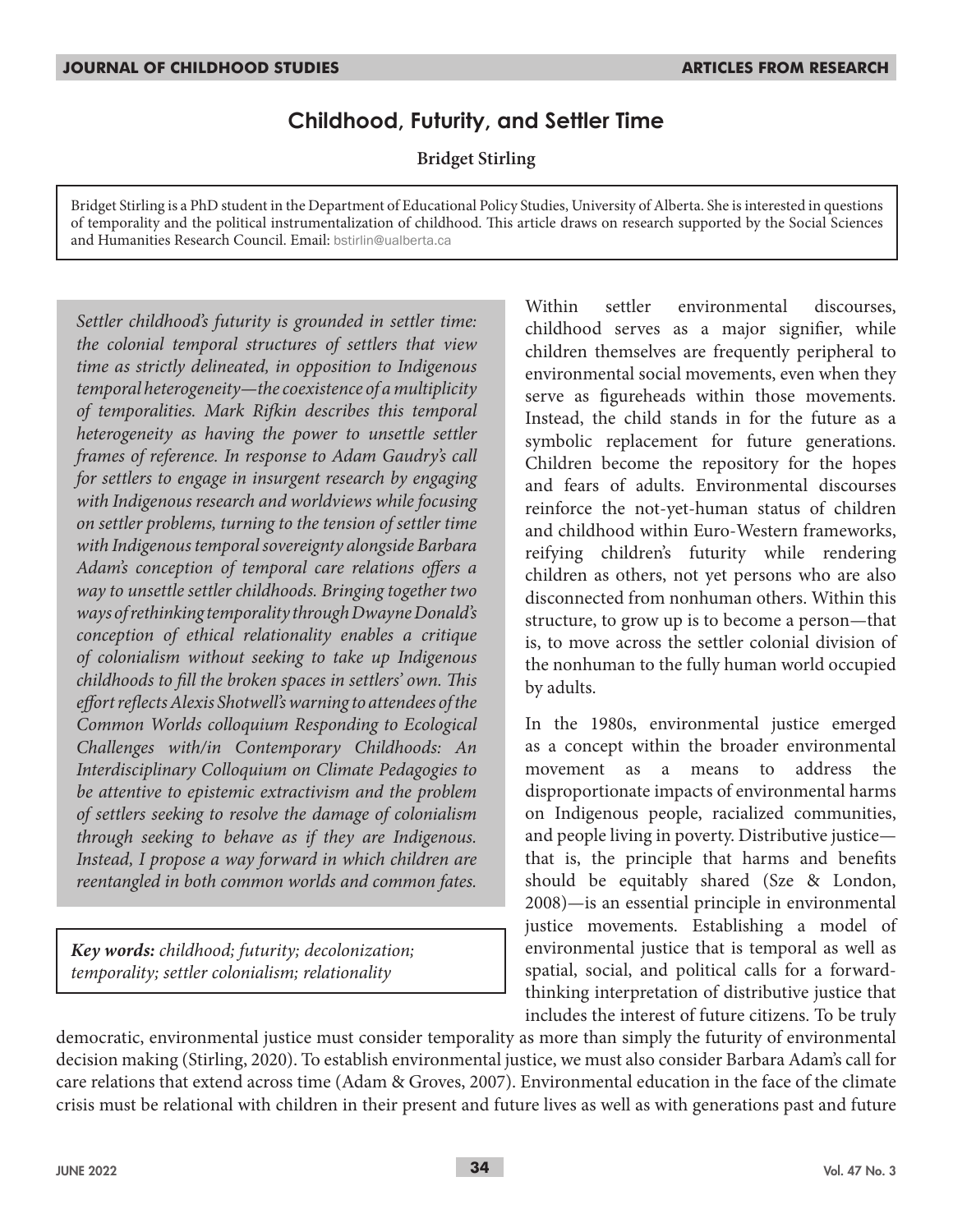in a network of more-than-human<sup>1</sup> relations (Shotwell, 2016; Stirling, 2020). However, within settler colonial frameworks, children's relationships become displaced into their future selves; children become objects on which time and social forces act to produce future persons.

Settler environmental education is often oriented toward the development of environmental knowledge and concern in adulthood, grounding children's relationship with the environment in their futurity as humans-in-themaking rather than as present persons. The futurity of settler childhood enables us to displace children's interest in environmental protection and adults' hopes for resolutions to environmental risks into the lives of future adults. Childhood as the site of adults' utopian imaginings distances us from responsibility toward children's present, allowing us to view children as future persons rather than equal relations in environmental decision making and knowledge. By recentering children in temporalized environmental justice, we make room for children in an other-responsive interdependency in which distributive justice includes temporal justice, not merely in imagining forward but also in considering how a settler colonial structure of childhood affects the temporal and environmental experiences of present children.

Settler childhood's futurity is grounded in what Mark Rifkin (2017) names settler time: the colonial temporal structures of settlers that view time as strictly delineated, in opposition to Indigenous temporal heterogeneity and temporal multiplicity—the coexistence of a multiplicity of temporalities or ways of "being-in-time that are not reducible to being in a singular, given time" (Rifkin, 2017, p. 3). While there is no one universal Indigenous understanding of time and temporality, Indigenous temporalities are grounded in relations with land, human and nonhuman animals, ancestors and descendants, and other beings past and present, frequently in tension with linear settler temporalities (Buhre & Bjork, 2021; Kidman et al., 2021;Voinot-Baron, 2020). Rifkin describes this temporal heterogeneity as having the power to unsettle settler frames of reference.

In response to Adam Gaudry's (2015) call for settlers to engage in insurgent research by engaging with Indigenous research and worldviews while focusing on settler problems, turning to the tension of settler time with Indigenous temporal sovereignty alongside Adam's conception of temporal care relations offers a way to unsettle settler childhoods. Bringing together two ways of rethinking temporality enables a critique of colonialism without seeking to take up Indigenous childhoods to fill the broken spaces in settlers' own. This effort reflects Alexis Shotwell's (2020) warning to colloquium attendees to be attentive to epistemic extractivism and the problem of settlers seeking to resolve the damage of colonialism through behaving as if they are Indigenous. Instead, I propose a way forward in which children are reentangled in both common worlds and common fates.

## **Settler critique**

I begin with the problem of epistemic extractivism and the double tangle of settlers seeking to resolve settler colonialism through a turn to Indigenous knowledge. As a settler living and working in amiskwaciwâskahikan the place more commonly known as Edmonton, Alberta, Canada, part of Treaty 6 territory—I have grappled with how to address my work in the context of settler colonialism and the knowledge that Euro-Western, neoliberal ways of thinking about childhood are not the only ways to think about childhood. Frequently, I am faced with the suggestion, well intended, that I address the problems I uncover in my work by turning to Indigenous ways of thinking about childhood and shaping adults' relations with children. This suggestion has, certainly, made me deeply uncomfortable, but I knew that I would have to recognize that my work has holes in it shaped like other childhoods than those of white, settler children. As Erica Burman (2008) describes, dominant imaginaries of childhood tend toward an abstract, singular, and—in discourses about Canadian childhood—white settler child. This child often sits at the centre of work on the politics of childhood (Stirling, 2020). I have felt a tension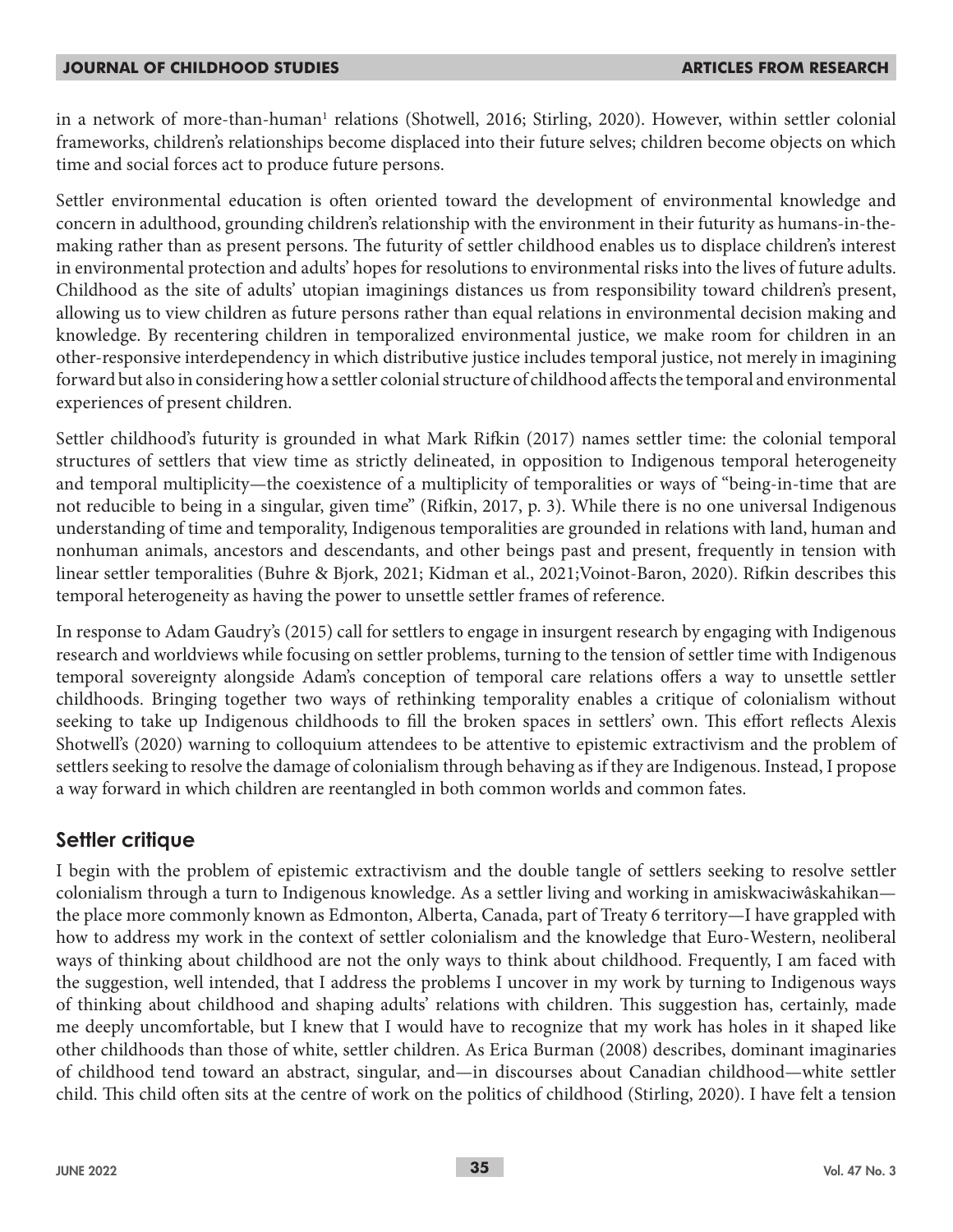between the desire to decolonize and unsettle and the danger of appropriation and recolonization through taking Indigenous childhoods as our own. This tension has led me to a kind of avoidance of talking about the problem of settler childhood, conscious of the risk of colonial knowledge production as a means of extraction (Smith, 2012). I am additionally conscious of the difficulties raised by Sara Ahmed (2004) regarding the nonperformativity of antiracism in whiteness studies, and of how similar problems emerge when settler scholars take up anticolonialism as a move to settler innocence (Tuck & Yang, 2012). This has left me feeling frequently caught in a conflict between colonial extractivism and colonial unknowing—the double tangle.

I turn, then, to Gaudry's (2015) call to insurgent research and, in particular, for settler scholars to reflect on Indigenous worldviews and recognize colonial processes while turning their research lens on settler colonialism through settler problems. Following on the Common Worlds colloquium's focus on staying with the difficulty, in this writing, I stay in the difficulty of settler relations with childhood without trying to patch the gaps over with stolen knowledge—I do not think it is right to take up Indigenous childhoods to fill the broken spaces in settlers' own. Those teachings and those childhoods are not mine, and it is for Indigenous people to choose to share—or not—their knowledges of childhood. However, it is for me to take up the critique of settler colonial childhood, following on Ahmed's (2004) call to a double turn in which white subjects stay implicated in what they critique. As Shotwell (2020) concluded in her keynote talk to the colloquium,

we can shape aspirational solidarities from our various positions, orienting together in such a way that we build a world that currently exists only unevenly and in patches, where to live in such a world would permanently undo some of the ontologies and selves that currently trap us.

Staying in the difficulty requires a careful walk between the risk of epistemic violence through colonial representations of Indigenous ontologies (Hunt, 2014, p. 29) and the dislocation of specific Indigenous placethought (Watts, 2013, p. 33) and the danger of perpetuating the practice of "discovering" ontologies based in Indigenous thought by drawing on European intellectual heritages (Todd, 2016, p. 8)—a form of colonial violence that reifies the white supremacy of the academy (Todd, 2016, p. 18). As Zoe Todd notes, this is a particular failing within posthumanist discourses of relationality and the more-than-human in which I am engaged; however, she also proposes taking up Dwayne Donald's concept of ethical relationality as a way to negotiate our sameness and difference through a reciprocity of thinking (Todd, 2016, p. 19). Donald (2016) describes ethical relationality as an ecological understanding that

does not deny difference nor does it promote assimilation of it. Rather, ethical relationality supports the conceptualization of difference in ecological terms as necessary for life and living to continue. It guides us to seek deeper understandings of how our different histories, memories, and experiences position us in relationship to one another.… It is an ethical imperative to remember that we as human beings live in the world together and also alongside our more-than-human relatives; we are called to constantly think and act with reference to those relationships. (p. 11)

Ethical relationality, then, offers a way to think in relationship with Indigenous ontologies without presuming to take them up as one's own. It is fitting, given the need to engage with Indigenous place-thought with specificity, that Todd (Métis/otipemisiw) and Donald (Papaschase) are Indigenous people from amiskwaciwâskahikan. Reflective of the reciprocity intended in treaty relations, I shape my work through their guidance as I work to think along with Indigenous ontologies without recolonizing. At the same time I recognize the trouble of incommensurability at the heart of the decolonial project (Tuck & Yang, 2012).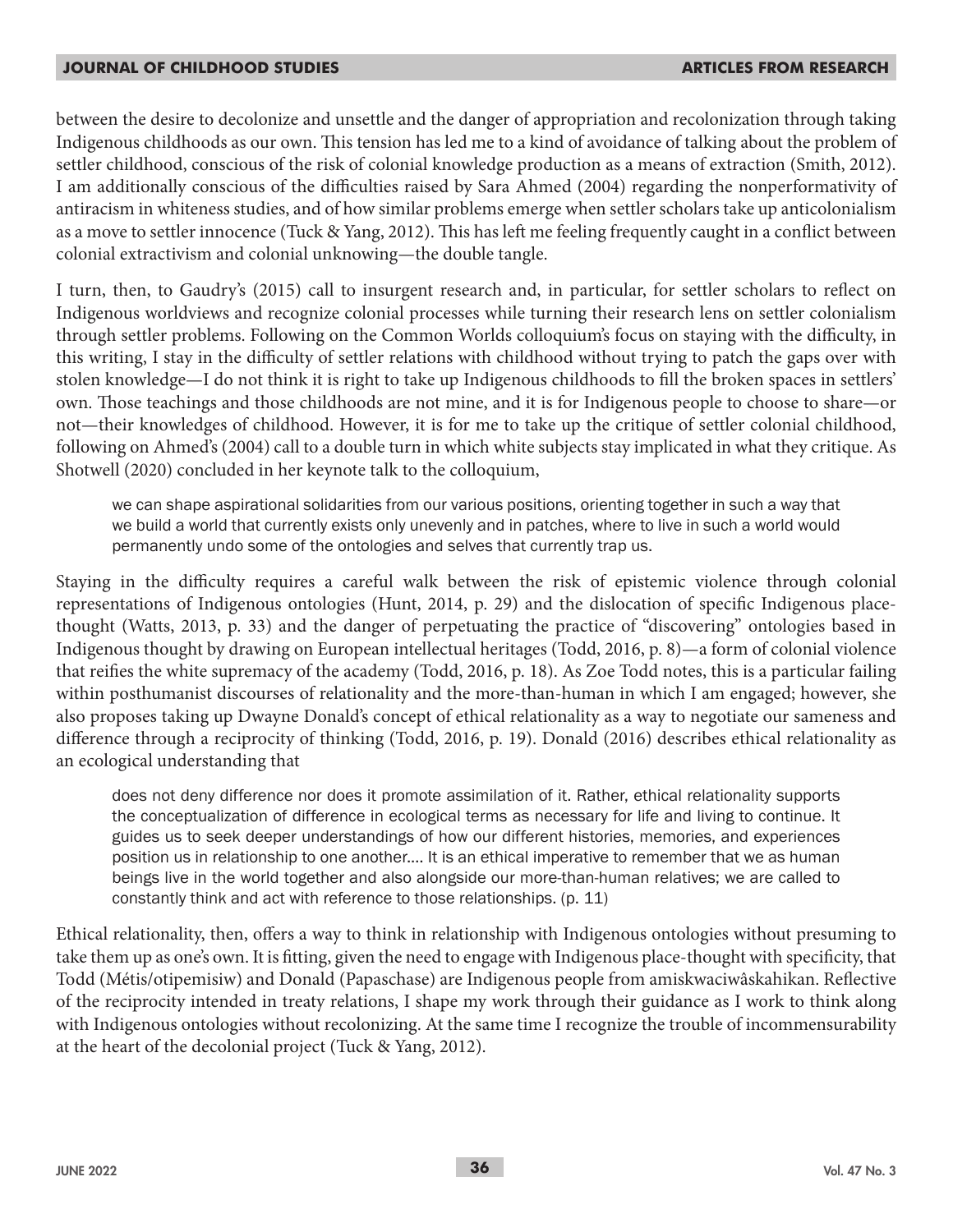### **Childhood as structure**

From here, I turn to what I mean by settler childhood within the context of this critique. I choose here to work from a structural rather than a developmental definition of childhood. As Burman (2008) highlights, developmental psychology and economic development discourses are deeply entangled with one another and in neoliberal and colonial discourses. Developmental psychology, then, presents one prospective avenue through which to critique settler colonial childhoods through the use of an ecological approach (Tatlow-Golden & Montgomery, 2021) that recognizes the context of settler colonialism and how it shapes settler children as well as Indigenous children. However, I choose to frame my analysis within a structural understanding of childhood as a way into thinking about the social structure of settler colonialism as it emerges through settler temporality and settler childhood. Jens Qvortrup (2009) notes that "childhood as a structural form is defined in terms of economic, social, political, technological, cultural, and other parameters at the social level" (p. 645). Understanding childhood as a structure rather than a developmental life stage allows us to view childhood as socially produced, with childhood as the other against which adulthood can be understood (Burman & Stacey, 2010; Castañeda, 2001). A structural approach allows for the disambiguation of the biological and psychological development of individual children from the figuration of the child as a category of person onto which social meaning can be inscribed. While developmental psychology is also culturally mediated, a structural approach enables an analysis of children as a class and childhood as a symbolic space.

As Laura Rosenbury (2015) notes, "childhood is not simply a social construction; it is the construction that makes the category of adult possible" (p. 10). This figuration of the child as adulthood's other is rooted in colonialism (Castañeda, 2002), much as other forms of hierarchy have been superimposed through processes of colonialism and capitalism.

## **Settler futurity**

Settler childhood as grounded in the linear fixedness of settler temporality can be understood through the lens of displacement. In the case of childhood, this becomes a temporal displacement, shifting children's well-being from the present to the future by viewing their interests only "in the light of their becoming" (Qvortrup, 2009, p. 639). Children's interests are shifted into their adult futures rather than viewed in their childhood present. Within the linear structure of settler time, this places children into the category of not-yet-human, closer to the category of nonhuman other, within the settler colonial division of the human and nonhuman worlds. It is only by growing up that children cross the divide to the fully human world of adulthood.

Through this displacement, childhood becomes a signifier of futurity, with children seen as a form of human becoming rather than human being. As Qvortrup (2009) describes, children are not-yet-adults who are imagined always as the *next* generation, not the present one. This becomes particularly problematic when childhood is framed as a site of investment, depriving children of their subjectivity. By shifting the interests of children from the present to the future, children's present interests become unintelligible through discourses that view childhood as a site of investment in the future, rather than understanding children as present persons deserving of present care and concern (Stirling, 2020).

Peter Kraftl (2009) suggests that children are often figured in relation to futurity as the future of an imagined and frequently simplified utopian society. He refers to

the broader assumption that children somehow represent "the future," and that therefore our hopeful intentions for them should be geared in terms of a vague, medium-to-long-term, large-scale temporality and spatiality. Generationally, then, children represent a rather widespread hope that the next stage of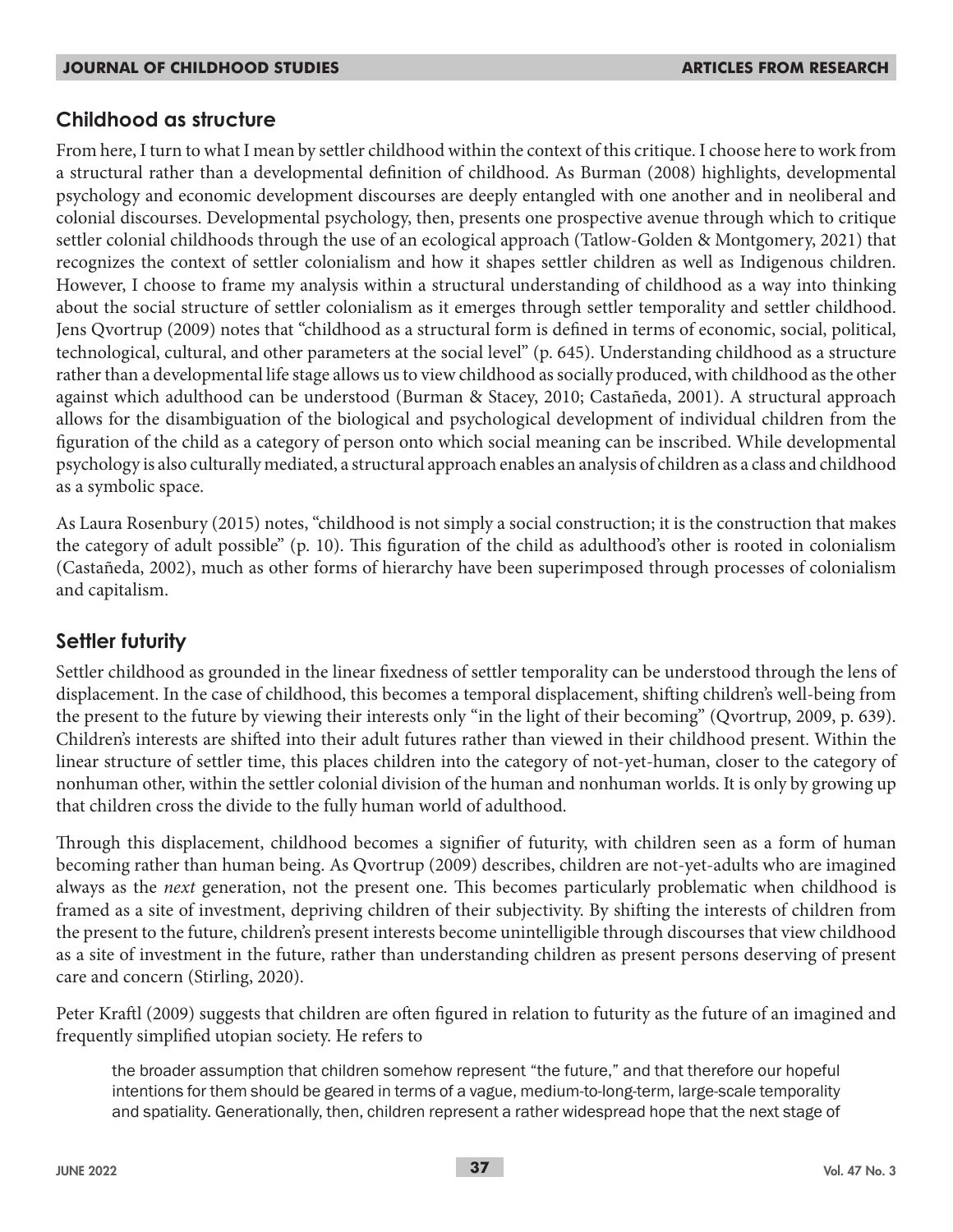social development might—usually in some unspecified way—be better than the last. (p. 76)

This figuration leads to two questions: whose next stage of development do we hope for, and what do we mean by better? Hope is central to adult narratives about childhood, something that can be given to children by the (adult) world, and vice versa, often without explanation or justification (Kraftl, 2009). Additionally, children are the site of anxiety about the future of society, with the failure to produce the idealized future entangled with the failure to produce the idealized adult. This hoped-for future for children within neoliberalism imagines their adult futures as individualized producers and consumers, with education systems and parenting models directed primarily toward producing this idealized future citizen by developing the child's imagined "full potential." Adults' hopedfor futures are inscribed overtop of children's present interests, rendering children's interests unintelligible.

Children's futurity is intimately tied to neoliberal modernity; however, in late modernity this has become a kind of nostalgic futurity that connects childhood with a hoped-for future that returns to a more innocent time. Chris Jenks (2005) writes: "As children, and by way of children, we have, through modernity, dreamt of futures, and in doing so we have both justified and sought justification for modernity's expansionist urges in the post-Darwinian conflation of growth and progress" (p. 106). Adults understand and relate to children as a form of nostalgic vision of the child as a metanarrative of society itself; children become the guardians of our future, as well as those whose futures require guarding (Jenks, 2005).

This forward-looking nostalgia for childhood is connected to settler conceptions of childhood as entangled with unspoiled nature. As Affrica Taylor (2011) notes, "loss, danger, purity, contamination, protection and recovery are all recurring tropes that are reiterated within and across the parallel discourses of wilderness and childhood innocence" (p. 429), creating a form of mutually supporting essentialist assumptions about both nature and childhood that shape both as others in opposition with the fully human adult.

The tendency to examine children's relationship with the environment through adult memories should be viewed critically, because "adult perceptions of childhood relationships with natural environments may, in part, be saturated with socially constructed concepts of children and nature that have evolved over centuries." (Gurevitz, 2000). This tendency reflects Jenks's (2005) claim that, in late modernity, adult hopes for children's futures are caught up in nostalgia as well as futurity. Essentialist and generalizing assumptions about children as more intimately connected to the natural world than adults echo discourses that place women as uniquely connected to nature within masculinist discourses that place (adult) men as rational rulers over the natural world (Stephens, 1994; Taylor, 2019). Children's experiences of the environment cannot be generalized; seeing children as generic beings in generic environments loses the specificity of children's lives in social and local contexts (Stephens, 1994). This consideration of social context must also include the specific time in which children live, rather than a generalized, speculated future. The sheltering effect of futurity acts to benefit childhood but not the complex and intersectional lives of everyday children, particularly those who are "unbecoming" (Nolte-Odhiambo, 2016) within the normative structures of the settler colonial nation state, in which racialized, queer, and otherwise other children are denied futurity's shelter (Muñoz, 2019, p. 95). Within settler colonialism, only some children are figured as those who will cross the line into fully human adulthood—that is, an adulthood shaped by whiteness and settler norms. Carmen Nolte-Odhiambo (2016) explains:

Whereas the Child as a figure of futurity is sheltered from the present-day violence of class, race, gender, sexuality, capitalism, and neoliberalism, real children and their presents as well as futures do not enjoy this shelter, even as a symbolic war is waged presumably on their behalf and to protect their innocence. (p. 148)

Through our severing of children's relationships from their specific and present worlds, we also remove their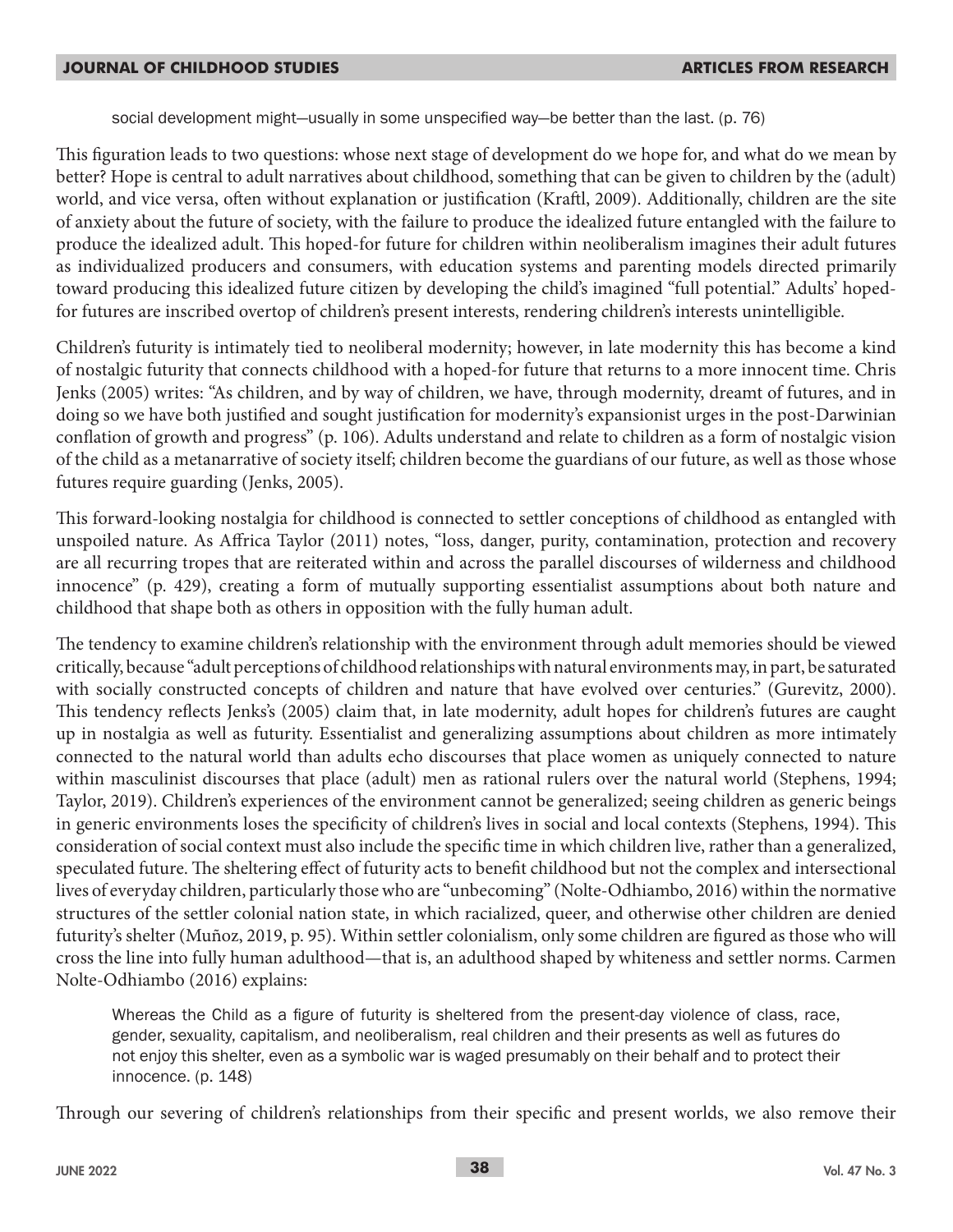temporal subjectivities, turning children into objects on whom time and social forces act to produce adult subjects in the neoliberal state.

## **Temporal objects**

Adam's (1996) principle of temporal democracy describes citizenship as grounded in our relationships over time, as well as with our social and natural worlds. She later expanded this notion beyond the voter/nonvoter language of her initial work on temporal democracy to describe social relations of care as interconnected, not only across ecological and social systems but also across an individual's temporal reach (that is, both during and beyond the lifespan), and therefore relating to those who share *common fates* (Adam & Groves, 2007). This principle of common fates is similar to the principle of common worlds, in which we are entangled with our more-thanhuman kin (Taylor, 2019; Tsing, 2015). Common worlds, as described by Taylor and Pacini-Ketchabaw (2019), are an active process of "worlding" in which the collective relations of human and nonhuman beings, entities, and forces shape and reshape one another in a permanently evolving relationality (p. 2).

I here build on Adam's common fates and Taylor and Pacini-Ketchabaw's common worlds to consider what it means to structure relations of care temporally through the idea of temporal relationality—that is, that our relations with one another are conducted not only in time but also across time, with past, present, and future selves and others entangled across temporal as well as social and spatial landscapes.

Temporal relationality runs counter to settler colonial constructions of futurity. Andrew Baldwin (2012) notes that whitenesses are made and maintained in relation to futures; Eve Tuck and Rubén Gaztambide-Fernández (2013) further highlight that settler colonialism is configured in relation to the future, in particular through the project of replacement—that is, settler futurity is predicated on the "continued and complete eradication of the inhabitants of contested land" (p. 80), a process enacted through both physical and epistemological replacement. Both of these constructions of futurity depend on settlers' linear understanding of time in which future proceeds from past in a narrative of progress that lays claim to the future as structured by whiteness. Through this future-oriented narrative, temporal relationships can only be understood as forces working forward through linear time, not as reciprocal across temporal landscapes.

This narrative, then, shapes the disjuncture created through the temporal displacement of childhood. As children's interests are displaced into their future selves, so too are their temporal relationships shifted from the present child to the future adult. Relationships with children become relationships with the imagined future person, with children becoming temporal objects rather than subjects.

Within settler temporalities, children therefore are child-objects who become adult-subjects through the action of time. The function of child development and educational processes becomes that of transforming the childobject into the neoliberal subject to whom is ascribed full personhood. This shifting also represents the shifting of the child away from connection with nonhuman relations into a techno-rational adult human subject distinct from the natural world. The transition to adulthood can be understood, then, as one of moving from nonhuman to human, object to subject.

This shifting not only displaces adults' relationship with children into the child's future adult self; it also displaces settler children's own temporal relationalities into their future selves. The structures of neoliberal education are oriented toward the production of the adult subject, influencing not only adults' view of children but children's understanding of themselves and their worlds through an adultcentric lens. Growing up becomes a process not only of moving toward adulthood and therefore subjectivity but also moving away from relationship to the child-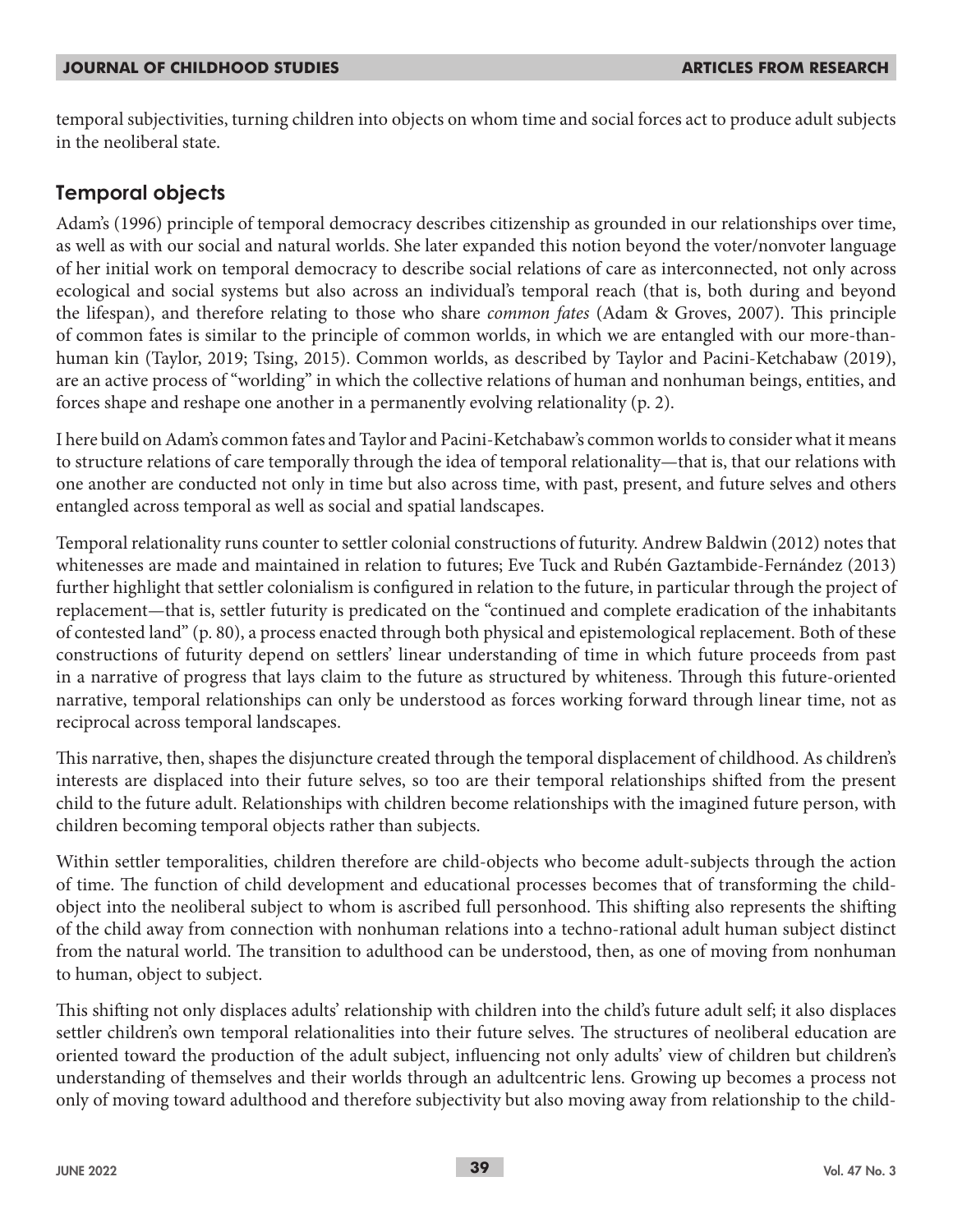self and the more-than-human world. To become adult and therefore human is to sever relations with nonhuman worlds and view oneself as no longer entangled in common fates.

### **Temporal subjects, temporal heterogeneity**

To return children to their own temporal subjectivity and restore their temporal relationships, I turn back again to Adam (1996), who asserts, "Once we recognize our world as inextricably interconnected, and once we understand nature as an extension of self and cultural activity, such time-politics becomes rational" (p. 335). This idea relates to feminist and childist discourses on care and relationality and children, which attempt to reinterpret childhood, not as adulthood's other, but rather as a particular type of social position within a network of interdependence and relationship. Considering childhood within a network of human relations and responsibility "replaces the implicitly adult-centred ethics of rational individuality in modernity with a child-inclusive ethics of otherresponsive interdependency" (Wall, 2008, p. 539).

It becomes tempting, then, to take up Indigenous principles of relationality to repair this disjuncture in settler childhoods—to indigenize our children as a way to restore them to a common world and common fate with the more-than-human. In the Indigenous ontology—the place-thought—of the land on which I live, the concept of wahkohtowin is often attractive to settlers seeking a pathway out of colonialism by way of Indigenous knowledge. Wahkohtowin translates to English simply as kinship or relatedness to each other; however, Matthew Wildcat (2018) describes the wider meaning of wahkohtowin for nehiyawak (Cree people):

First, it references the act of being related—to your human and other than human relatives. Second, it is a worldview based on the idea that all of existence is animate and full of spirit. Since everything has spirit it means we are connected to the rest of existence and live in a universe defined by relatedness. Third, there are proper ways to conduct and uphold your relationships with your relatives and other aspects of existence. Thus, wahkohtowin also includes the obligations and responsibilities people have to maintain good relationships. (p. 14)

To settler ears, this can feel like a solution to the problem of settler childhood and finding our way back into those common worlds in which we can live in relation with more-than-humans. But it is here that settlers risk repeating engrained practices of extraction and erasure (Tuck & Gaztambide-Fernández, 2013) to restore the broken relationships of childhood and take up Indigenous ontologies as a move to settler innocence.

Instead, I turn back to Anna Tsing's (2015) suggestion of a third nature—that which survives despite capitalism and along with that, I believe we can consider that which survives the structure of settler colonialism, which is inextricably entangled with capitalism. To consider this third nature, we have to ask not only about Indigenous survival but also about the survival of that within non-Indigenous lives that is resistant to settler colonialism and might offer something to follow the foreclosure of settler epistemologies: What can we turn to that is resistant to the damage and allows us to think of a third "something else"? It is here that we might head off into left field with the minor players (Taylor, 2019).

Taylor's (2019) stories of children's encounters with settler-introduced rabbits offers a way to think about a third way of encountering settler colonial childhoods, one in which children's relationships with their worlds offers a space before settler binaries take hold. Much as their relationships to nonhuman kin do not yet play by the rules of settler colonial adult worlds, children's relationships to and across time are not yet fixed: Their imagination of different futures and different pasts opens space to think about multiple temporalities and relationships across time. I think here of a child who asks her pregnant mother if it is possible for the baby to be an older sibling, a child's curiosity about future and past selves and others, and the way in which children can easily imagine many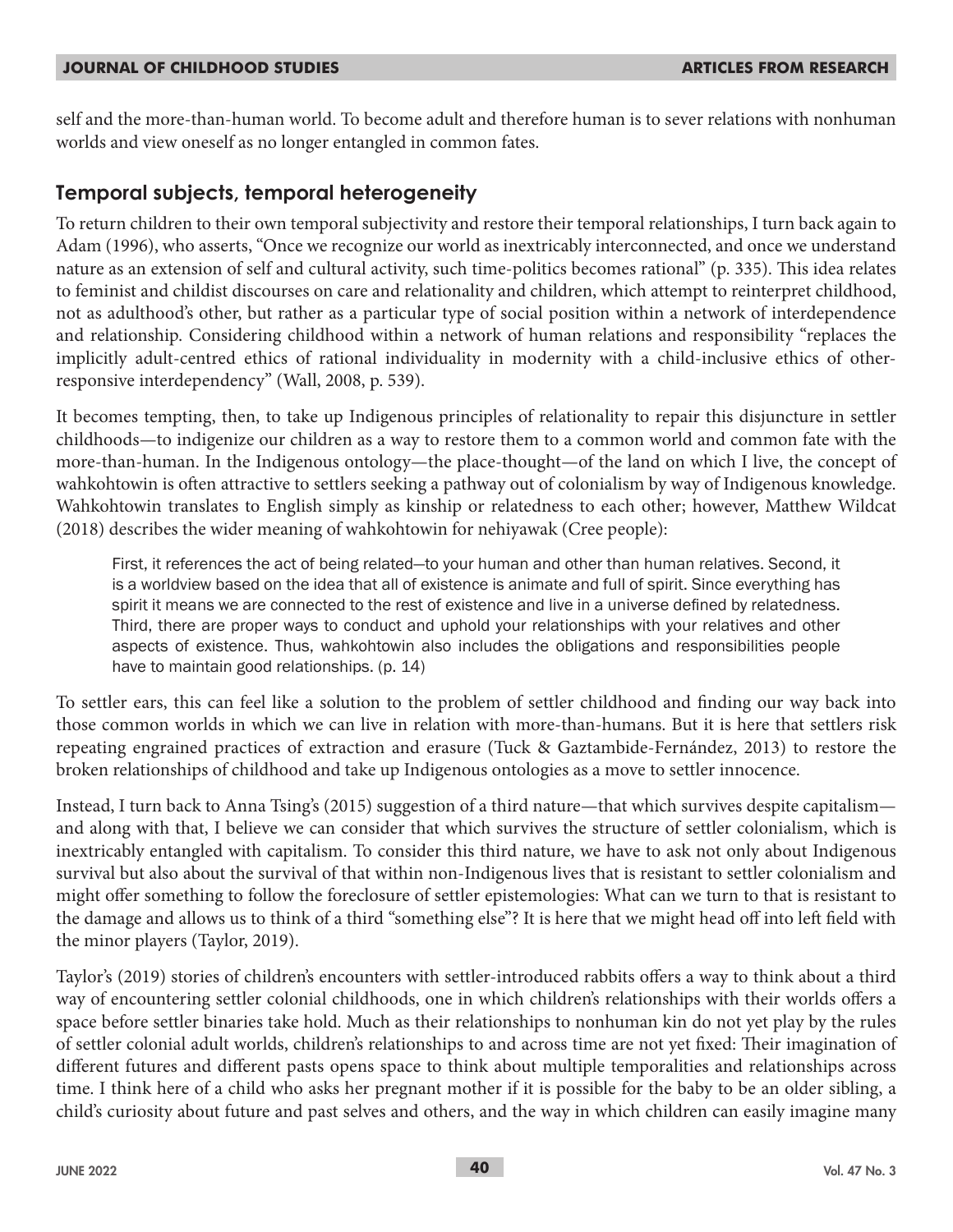possible futures. While settler languages in themselves structure time in particular, linear ways, children are not yet tied to those structures. The left field of childhood's temporalities offers a space of reconciliation $^2$  for settler time.

Rifkin (2017) describes this reconciliation as "the presence of discrepant temporalities that can be understood as affecting each other, as all open to change, and yet not as equivalent or mergeable into a neutral, common frame" (p. 3). This flexibility suggests that a decolonial approach by settlers, rather than taking up Indigenous temporalities, might understand that settler time is harmful both in its imposition upon Indigenous temporalities and in the harms inherent to settlers themselves, through the neoliberal regulation of time, and, specific to childhood, the ways in which this regime severs children's temporal relationalities. In this way, understanding the critique of settler time in opposition to Indigenous temporalities also opens space to question settler time in opposition to the temporalities of childhood. That is, through recognizing other ways of knowing time, we can interrogate the structures of time that also render children as others.

Rifkin (2017) calls for a recognition of temporal multiplicities—the prospect that varied ways of living time can be copresent, with the implication that the coexistence of multiple temporal formations provides a means of resisting the presumptively modern present. Within this principle, then, is the possibility of opening a third way of living in a temporally heterogenous world in which relationality does not require sameness.

Taylor (2011) suggests a direction toward that heterogeneity:

For if we can resist the nostalgic longing to recapture that Peter Pan in Neverland childhood, if we can refuse its seductive promise to absent all imperfections and impurities, we might be better able to focus on the rich tapestries of children's real lives as an abundance of heterogenous presences: human and more-than-human. Ironically, it would seem that such a move to re-presence might at the same time reintegrate that "lost child" back into the imperfect, real and messy world of fascinating "socionatures" that we all embody and coinhabit. (p. 431)

Taylor, then, offers us a way to move past the imagined connection of childhood and unspoiled nature into the reality of children's present lives and a relationality that includes children, adults, and the natural world across temporal as well as spatial landscapes.

## **Temporality and care**

This recognition of heterogeneity moves us back into the space of relationality and how to find an ethical foundation through which to live in ethical relationality with Indigenous ontologies. Donald's concept of ethical relationality is grounded in two concepts from nehiyawak (Cree) teachings: wahkohtowin, as described above, and wicihitowin, the "life-giving energy that is generated when people face each other as relatives and build trusting relationships by connecting with each other in respectful ways" (Donald, 2016, p. 10). Within ethical relationality, rather than seeking to erase or assimilate difference, difference can be understood as necessary for life and living to continue when we are in relation to one another (Donald, 2016, p. 11). Through this relational space, we can position our ways of knowing as part of futures that are entangled with each other and with more-than-human relatives. Rather than seeking to take up Indigenous ontologies, I turn now to feminist ethics of care and relationality, which offer one possible way to begin thinking about how to structure our relationships with one another through relations of care rather than through settler colonial logics of capitalism and neoliberal individualism. Much as we cannot patch over the problems of settler time by taking up Indigenous temporalities, we cannot patch over settler individuality by simply taking up Indigenous kinship relations. Instead, we must find a path to ethical relationality. However, again, there is room for a third way of recognition in which settlers take up the critique of capitalist social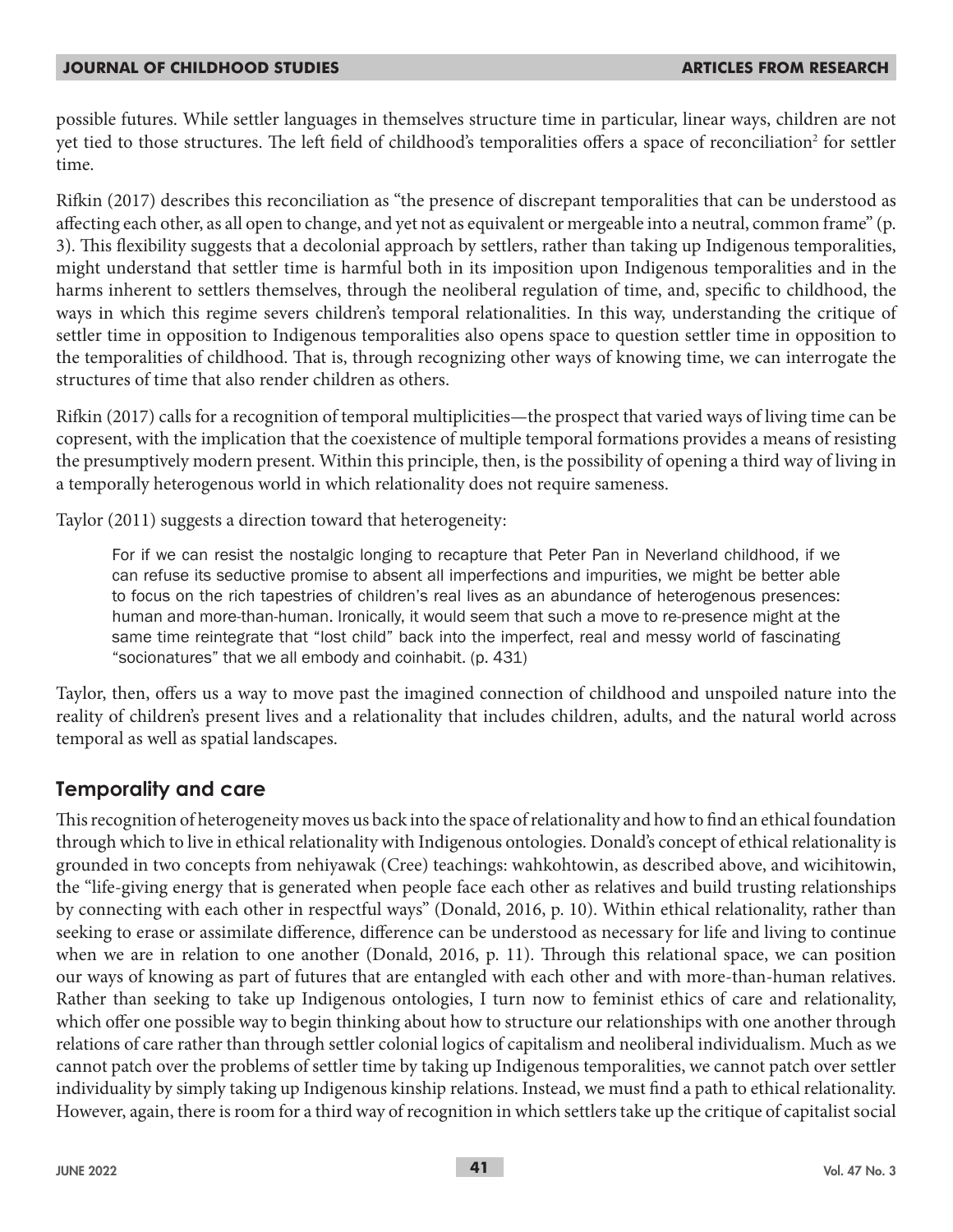relations and seek ways of building new relationalities that, in their copresence, can offer a shared resistance to a politics that structures social relations through the logic of markets.

Feminist theories of care offer one possible avenue to think through temporal relationality while also thinking in new ways about a "something else" after settler societies. Political theorists of care have noted that under the neoliberal order, care and relationality are privatized and not of concern to the state (Sevenhuijsen, 1998; Tronto, 2013); these structures are inherent to settler colonial states. Relationality, therefore, is not a requisite aspect of citizenship in the neoliberal society, which is structured through frameworks of rights, law, property, and markets. A feminist politics of care instead calls for democratic citizenships that are structured through relationality.

Joan Tronto (2013) describes the idea of *caring with* in opposition to *caring for*: caring must not only involve caretaking but must also be grounded in principles of justice, equality, and freedom. While Virginia Held (2006) moves care for children to the centre of the responsibilities of a caring society, Tronto moves children into the space of who can be conceived as an equal citizen with equal rights by thinking of equality as grounded in the idea of citizens as care receivers who all, in varying ways and at varying times, rely on one another. If all persons are in need of care, they all become equally needy. Equal neediness does not mean that all people have the same needs, but rather that we should understand citizenship as bound up in interdependent relationships of need that form a society. A child's need for specific forms of care, then, is not a determining factor in whether they are a full member of society but rather that which makes them equal to all members of that society.

Still, it is necessary to interrogate what the word citizenship means. If citizen in this context is defined by the settler colonial construction of citizens as legal members of a state entitled to particular rights, privileges, and duties, then it must be rejected as useful to a decolonial critique. However, if the broader definition of a citizen is a member of a society with obligations to other members of that society, then there is space to take up the politics of care to build a something else that resists settler colonialism and settler temporality.

However, to move toward a third nature that offers a means of resistance to settler temporalities, feminist care ethics must also move beyond a politics that is only centered on human relations with one another. Marti Kheel (2008) offers an expansion of feminist ethics of care into relationships with other-than-human animals. Rather than thinking about caring for the environment, Kheel's work resists the critique that a feminist ethics of care must be inherently limited to one's own circle of acquaintance while also proposing an environmental ethic that is grounded in care and empathy for individual beings across the whole of the environment, rather than viewing some beings as more morally considerable than others. Care, then, becomes a relationship with more-than-human kin, moving beyond the social into common worlds and common fates.

Children's own caring practices toward the environment can be used to understand an environmental politics of childhood through reading children's values and concerns for their environment through their caring practices that is, the ways that children maintain, continue, and repair their own worlds (Bartos, 2012). The political and environmental concerns of children can be understood, not only through what they say in adult spaces of political discourse, but also in children's lived relationships to the world around them (Taylor, 2019).

Thinking through childhood using the ethics of care thus offers a way into thinking about children in their present beings and present relationalities, resisting the transition of child-object to adult-subject by restoring children to their temporal subjectivity. This does not mean an end to children's temporal relationship to their future selves and future worlds but rather returns children to the full web of deep connection to present, past, and future common worlds. If we think of children as citizens within societies of care while also opening the space of caring-with to our more-than-human relations, children are restored to entanglement within common fates.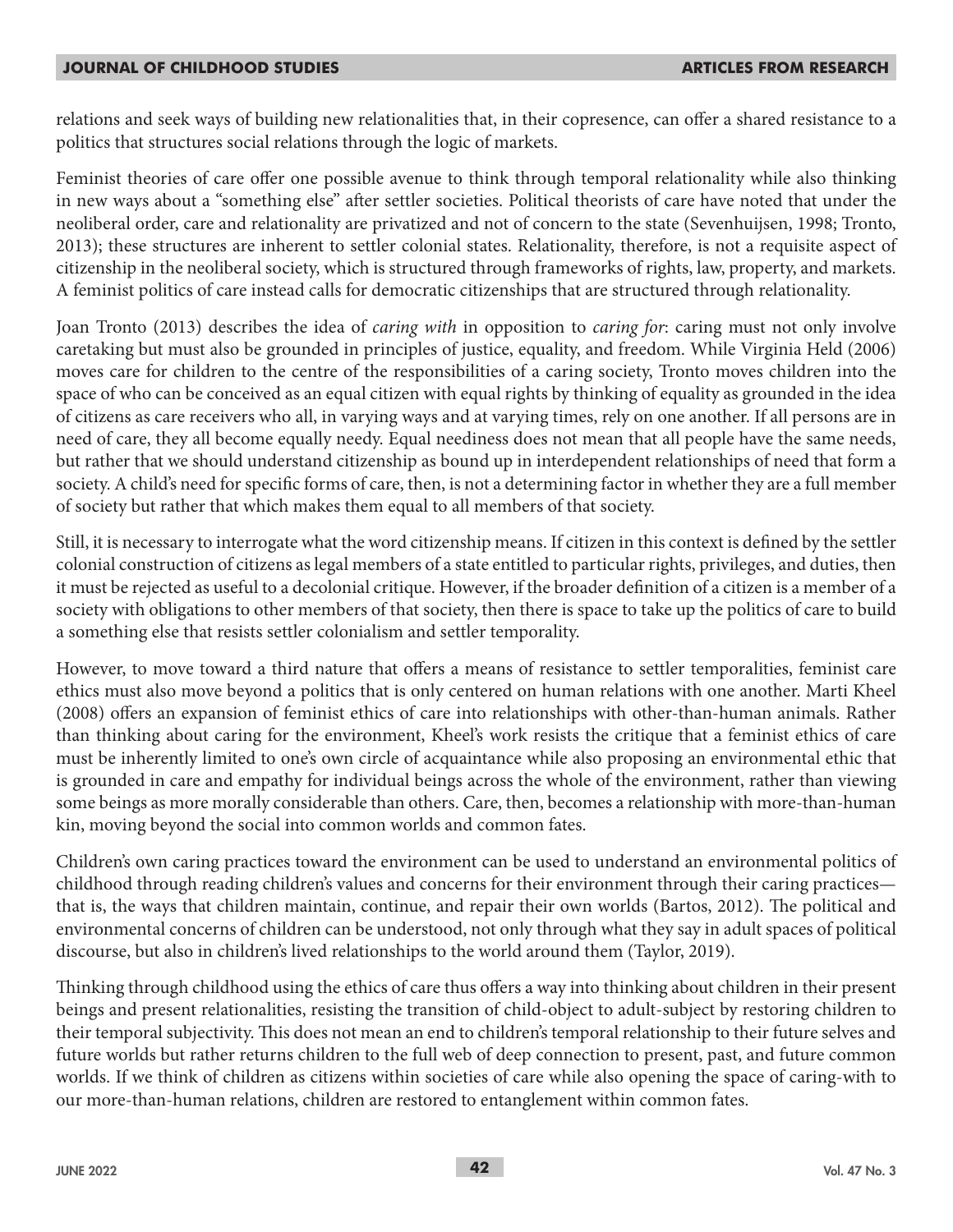### **Conclusion**

I am mindful here of the dangers inherent in third spaces. While they offer an avenue to a future beyond settler colonialism, third ways can also be appropriated by settler colonialism and capitalism (Mitchell, 1997) to further their own survival in a performance of decolonization that in reality stays in the realm of harm reduction (Tuck & Yang, 2012, p. 21), allowing settler colonialism to continue with a gentler face. The shaping of this third way is not decolonization but rather a way into disassembling the structures of settler futurity and confronting the problems of settler childhood through ethical relations that do not steal from others to heal settler wounds. I am aware of the shortcomings of articulating a critique of settler colonialism: It does not give back land or disassemble the structures of settler sovereignty. Living in relationship does not resolve incommensurability. A decolonial critique does not, in itself, decolonize.

Thinking through the temporality of settler childhoods through a decolonial critique of settler time enables us to imagine a third nature in which our common worlds include our common fates. Rifkin's call to temporal multiplicities opens a space in which to imagine temporal relationalities that offer a way to begin to dismantle settler time and settler childhood without replicating the harms of colonization through epistemic extractivism. I do not pretend to be an expert in pedagogical practice as a sociologist of education; however, Donald's (2012) ethical relationality, which seeks to tear down "fort pedagogy" of incorporation and exclusion, is both ethical orientation and pedagogical imperative (p. 45) and offers a path for teachers and teacher educators to further the work of moving past settler temporality into a something else in the unfixed space of childhood (Taylor, 2019).

Settlers cannot heal the gaps in settler childhoods through the appropriation of Indigenous epistemologies. Instead, we must seek to live with and beyond the damage through a third way of establishing relationships of care that allow for the copresence of all our multiplicities in more-than-human worlds. By staying with the critique of settler time, we can begin to dismantle settler constructions of childhood and move out into that left field of childhood where we may find our common fates.

<sup>1</sup> The more-than-human world can be understood as a complex web of interdependencies between all those that share Earth, including human societies and all other beings.

<sup>2</sup> The use of reconciliation in this article is not intended to be synonymous with reconciliation as part of the process of truth and reconciliation in the Canadian context but rather in the more conventional sense of harmonizing or making compatible.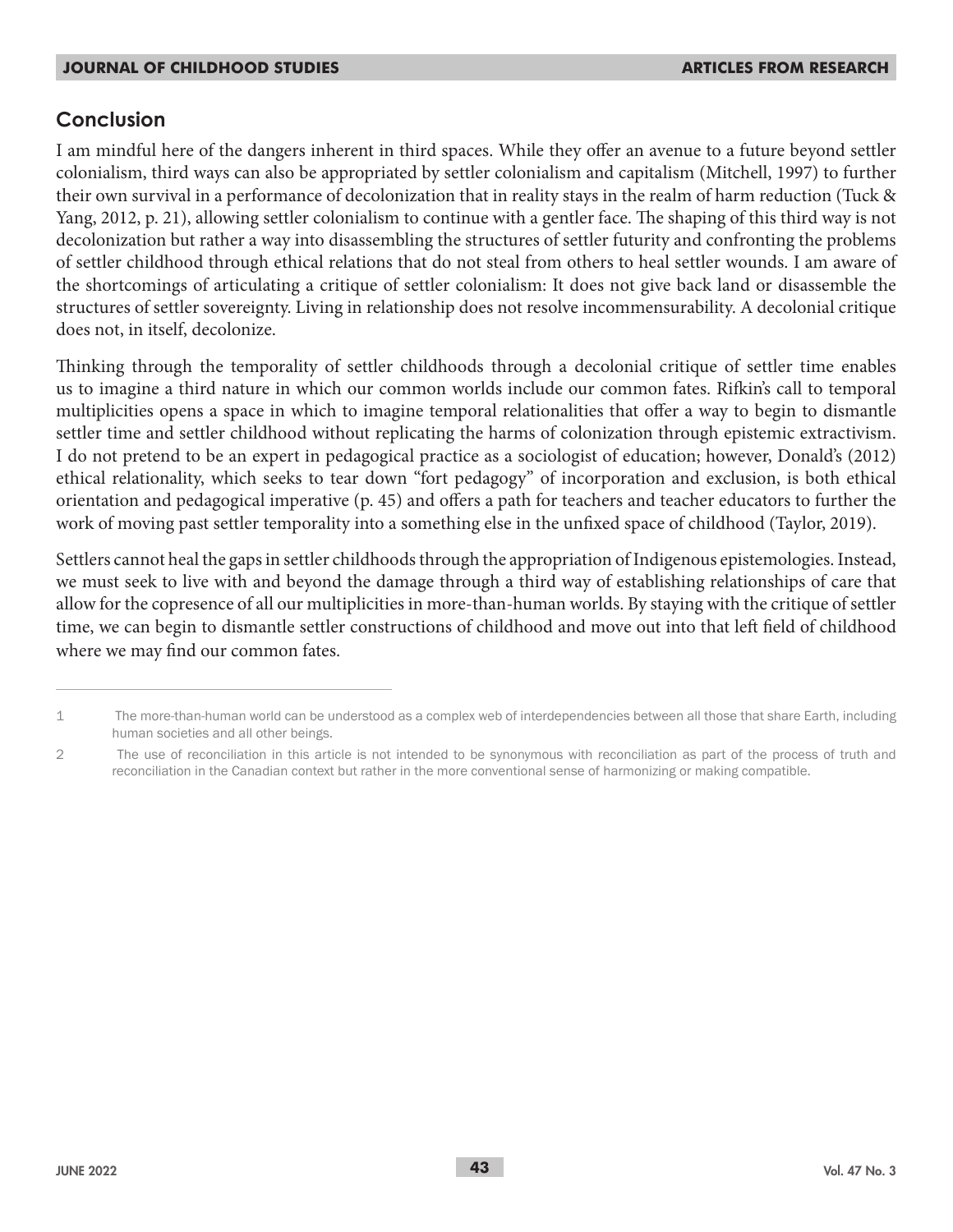#### **References**

- Adam, B. (1996). Beyond the present: Nature, technology, and the democratic ideal. *Time and Society, 5*(3), 319–338. https://doi. org/10.11770961463X96005003003
- Adam, B., & Groves, C. (2007). *Future matters: Action, knowledge, ethics.* Brill.
- Ahmed, S. (2004). Declarations of whiteness: The non-performativity of antiracism. *Borderlands, 3*(2).
- Baldwin, A. (2012). Whiteness and futurity: Towards a research agenda. *Progress in Human Geography*, *36*(2), 172–187. https://doi. org/10.11770309132511414603
- Bartos, A. E. (2012). Children caring for their worlds: The politics of care and childhood. *Political Geography, 31*, 157–166. https://doi. org/10.1016/j.polgeo.2011.12.003
- Buhre, F., & Bjork, C. (2021). Braiding time: Sami temporalities for Indigenous justice. *Rhetoric Society Quarterly*, *51*(3), 227–236. https:// doi.org/10.1080/02773945.2021.1918515
- Burman, E. (2008). *Developments: Child, image, nation*. Routledge.
- Burman, E., & Stacey, J. (2010). The child and childhood in feminist theory. *Feminist Theory*, *11*(3), 227–240. https://doi. org/10.1177/1464700110376288
- Castañeda, C. (2001). The child as feminist figuration: Toward a politics of privilege*. Feminist Theory, 2*(1), 29–53. https://doi. org/10.117714647000122229361
- Castañeda, C. (2002). *Figurations: Child, bodies, world*. Duke University Press.
- Donald, D. (2012). Forts, curriculum, and ethical relationality. In N. Ng-A-Fook & J. Rottmann (Eds.), *Reconsidering Canadian curriculum studies* (pp. 39–46). Palgrave Macmillan.
- Donald, D. (2016). From what does ethical relationality flow? An "Indian" act in three artifacts. *Counterpoints*, *478*, 10–16. http://www. jstor.org/stable/45157205
- Gaudry, A. (2015). Researching the resurgence: Insurgent research and community-engaged methodologies in twenty-first century academic inquiry. In S. Strega & L. Brown (Eds.), *Research as resistance: Critical, Indigenous, and anti-oppressive approaches* (2nd ed.; pp. 243–265). Canadian Scholars Press.
- Gurevitz, R. (2000). Affective approaches to environmental education: Going beyond the imagined worlds of childhood? *Ethics, Place, and Environment, 3*(3), 253–268. https://doi.org/10.1080/713665905
- Held, V. (2006). *The ethics of care: Personal, political, and global*. Oxford University Press.
- Hunt, S. (2014). Ontologies of Indigeneity: The politics of embodying a concept. *Cultural Geographies*, *21*(1), 27–32. https://doi. org/10.1177/1474474013500226
- Jenks, C. C. (2015). *Childhood*. Routledge.
- Kheel, M. (2008). *Nature ethics: An ecofeminist perspective*. Rowman and Littlefield.
- Kidman, J., MacDonald, L., Funaki, H., Ormond, A., Southon, P., & Tomlins-Jahnkne, H. (2021). "Native time" in the white city: Indigenous youth temporalities in settler-colonial space. *Children's Geographies*, *19*(1), 24–36. https://doi.org/10.1080/14733 285.2020.1722312
- Kraftl, P. (2009). Utopia, childhood, and intention. *Journal for Cultural Research, 13*(1), 69–88. https://doi.org/10.1080/14797580802674860
- Mitchell, K. (1997). Different diasporas and the hype of hybridity. *Environment and Planning D: Society and Space*, *15*(5), 533–553. https://doi.org/10.1068/d150533
- Muñoz, J. E. (2019). *Cruising utopia: The there and then of queer futurity* (10<sup>th</sup> anniversary ed.). NYU Press. (Original work published 2009)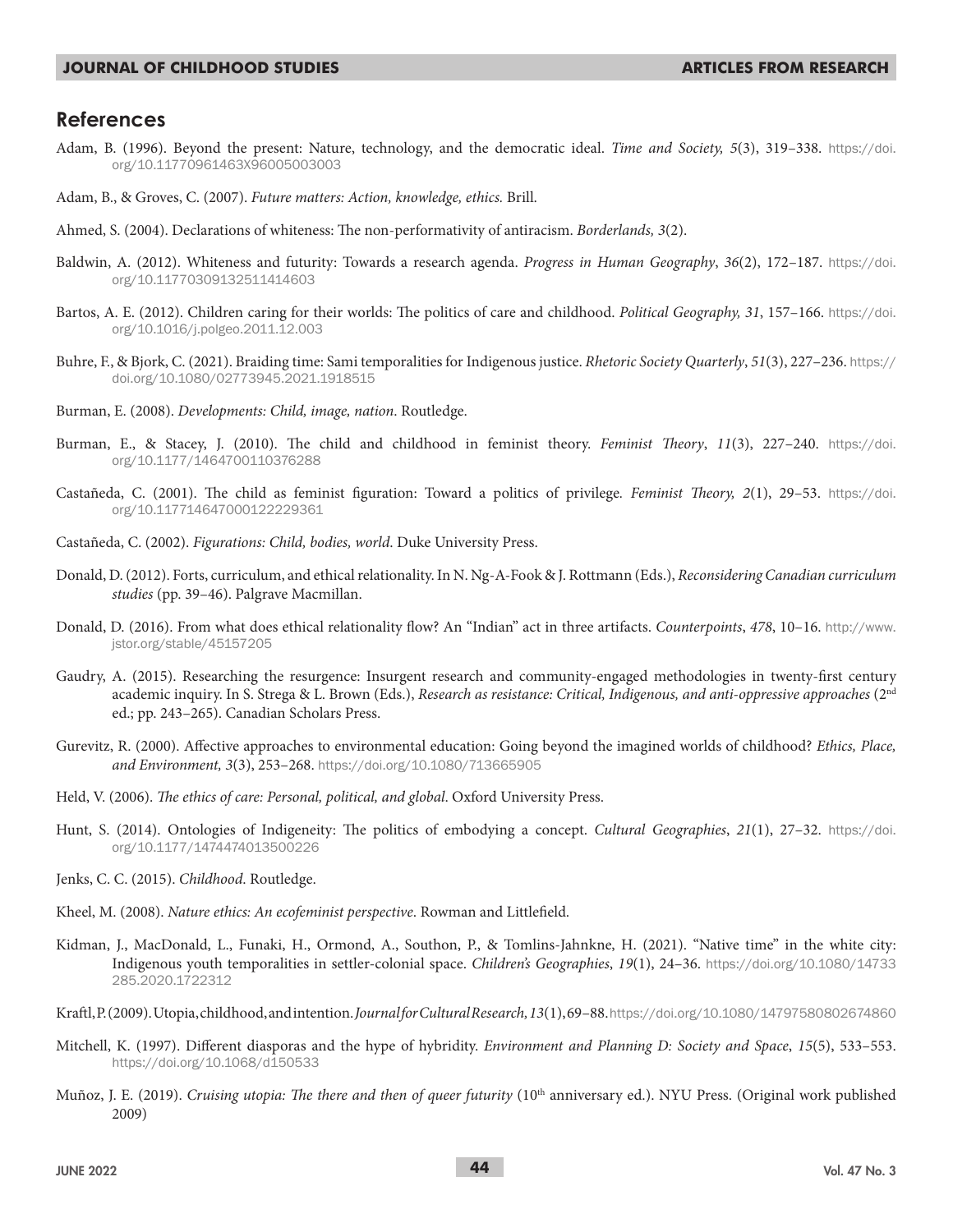- Nolte-Odhiambo, C. (2016). Disidentifying with futurity: The unbecoming child and its discontents. In M. Bohlmann (Ed.), *An inquiry into childhood belongings* (pp. 143–158). Lexington Books.
- Qvortrup, J. (2009). Are children human beings or human becomings? A critical assessment of outcome thinking. *Rivista Internazionale Di Scienze Sociali, 117*(3/4), 631–653. http://www.jstor.org/stable/41625246
- Rifkin, M. (2017). *Beyond settler time: Temporal sovereignty and Indigenous self-determination*. Duke University Press.
- Rosenbury, L. A. (2015) A feminist perspective on children and law: From objectification to relational subjectivities. In T. Gal & B. Duramy (Eds.), *International perspectives and empirical findings on child participation: From social exclusion to child-inclusive policies*. Oxford University Press.
- Sevenhuijsen, S. (1998). *Citizenship and ethics of care*. Routledge.
- Shotwell, A. (2016). *Against purity: Living ethically in compromised times*. University of Minnesota Press.
- Shotwell, A. (2020). *Education without extractivism: Settler practices for respecting Indigenous sovereignties in entangled worlds*. Keynote talk presented at Responding to Ecological Challenges with/in Contemporary Childhoods: An Interdisciplinary Colloquium on Climate Pedagogies, London, ON, January 31.
- Smith, L. T. (2012). *Decolonizing methodologies* (2nd ed.). Zed Books.
- Stephens, S. (1994). Children and environment: Local worlds and global connections. *Childhood, 2*, 1–21. https://doi. org/10.1177090756829400200101
- Stirling, B. (2020). Childhood, ecological feminism, and the environmental justice frame. *Études Canadiennes/Canadian Studies,* 88, 221–238. https://doi.org/10.4000/eccs.3632
- Sze, J., & London, J. K. (2008). Environmental justice at the crossroads. *Sociology Compass, 2*(4), 1331–1354. https://doi.org/10.1111/ j.1751-9020.2008.00131.x
- Tatlow-Golden, M., & Montgomery, H. (2021). Childhood studies and child psychology: Disciplines in dialogue? *Children & Society*, *35*(1), 3–17. https://doi.org/10.1111/chso.12384
- Taylor, A. (2011). Reconceptualizing the "nature" of childhood. *Childhood, 18*(4), 420–433. https://doi.org/10.11770907568211404951
- Taylor, A. (2019). Countering the conceits of the Anthropos: Scaling down and researching with minor players. *Discourse: Studies in the Cultural Politics of Education*, 1–19. https://doi.org/10.1080/01596306.2019.1583822
- Taylor, A., & Pacini-Ketchabaw, V. (2019). *The common worlds of children and animals: Relational ethics for entangled lives*. Routledge.
- Todd, Z. (2016). An Indigenous feminist's take on the ontological turn: "Ontology" is just another word for colonialism. *Journal of Historical Sociology*, *29*(1), 4–22. https://doi.org/10.1111/johs.12124
- Tronto, J. (2013). *Caring democracy: Markets, equality, and justice.* NYU Press.
- Tsing, A. L. (2015). *The mushroom at the end of the world: On the possibility of life in capitalist ruins*. Princeton University Press.
- Tuck, E., & Gaztambide-Fernández, R. A. (2013). Curriculum, replacement, and settler futurity. *Journal of Curriculum Theorizing, 29*(1), 72–89. https://journal.jctonline.org/index.php/jct/article/viewFile/411/pdf
- Tuck, E., & Yang, K. W. (2012). Decolonization is not a metaphor. *Decolonization: Indigeneity, Education, and Society, 1*(1), 1–40. https:// jps.library.utoronto.ca/index.php/des/article/view/18630
- Voinot-Baron, W. (2020). A bitter taste of fish: The temporality of salmon, settler colonialism, and the work of well-being in a Yupiaq fishing village. *Ecology & Society*, *25*(2), 417–424. https://doi.org/10.5751/ES-11408-250204
- Wall, J. (2008). Human rights in light of childhood. *International Journal of Children's Rights*, 16, 523–543. https://johnwall.camden.rutgers. edu/files/2012/08/Wall-Human-Rights-in-Light-of-Childhood.pdf